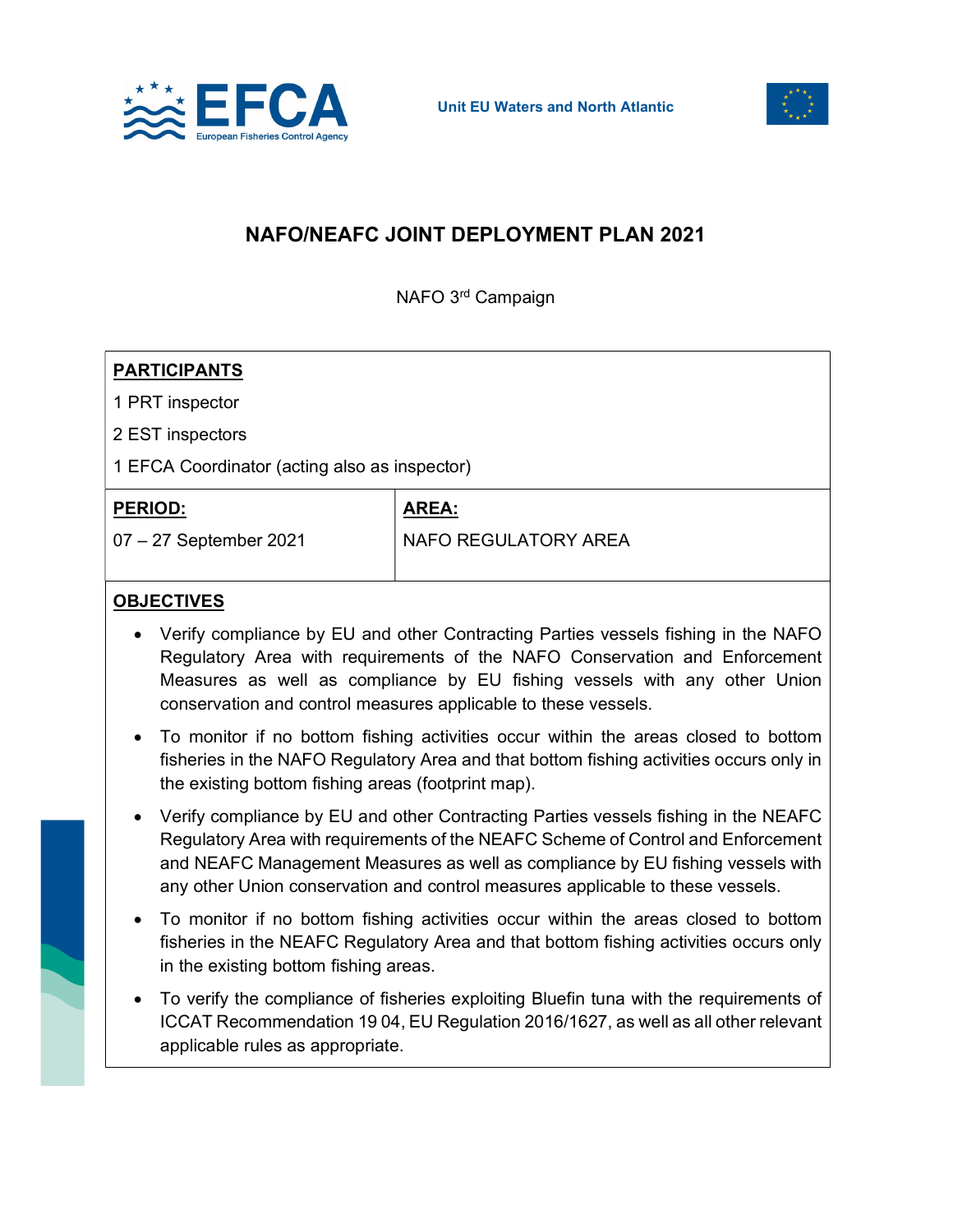Support to other coast guard functions activities on request. The OPV "Lundy Sentinel" depending on her geographical location will be available to support multipurpose operations under the framework of European cooperation on Coast Guard functions in support of the MS competent authorities, if requested by specific EU MS and/or EU Agency. Beyond Search and rescue, possible tasks identified are: Oil pollution response services and assistance depending on vessel Lundy Sentinel's availability.

## RESULTS

- 3 inspections of EU fishing vessels.
- 5 sightings.
- 1 apparent infringement of NAFO CEM regarding exceeding of bycatch limits for moratorium species on board 1 fishing vessel detected.

## **OBSERVATIONS**

- $\bullet$  OPV LUNDY SENTINEL left Vigo Spain on  $7<sup>th</sup>$  September and entered the NAFO Regulatory Area (NAFO RA) on 12<sup>th</sup> September.
- During the mission, the number of the EU vessels operating in the NAFO RA ranged from 8 to 9. The number of fishing vessels from other Contracting Parties ranged from 2 to 3. The overall number of vessels fishing in the area during this mission varied from 10 to 12 depending on calendar day.
- The EU fishing vessels were present in Divisions 3LMNO of the NAFO RA, mainly in Division 3O where they were targeting RED and HKS.
- 1 RUS, 1 CAN and 1 FRO vessels were operating in NAFO at the time of the campaign.
- One possible noncompliance was detected during inspection of EU fishing vessel. The apparent infringement was related to the conditions stipulated in the Article 6.4 of the NAFO CEM. The bycatch of COD retained onboard, caught in division 3O was exceeded. Considering the nature of detected infringement, the EU/NAFO inspectors had initiated infringement proceedings pursuant to the Art. 37 NAFO CEM.
- Due to a specific situation provoked by the COVID-19 outbreak, EFCA had established special safeguarding measures for EFCA staff and other personnel involved in the mission. The measures were fully followed.
- Sea campaign was executed mostly in good weather conditions. While LUNDY SENTINEL was in NAFO RA, there were 2 days that the sea conditions were not suitable for inspection.